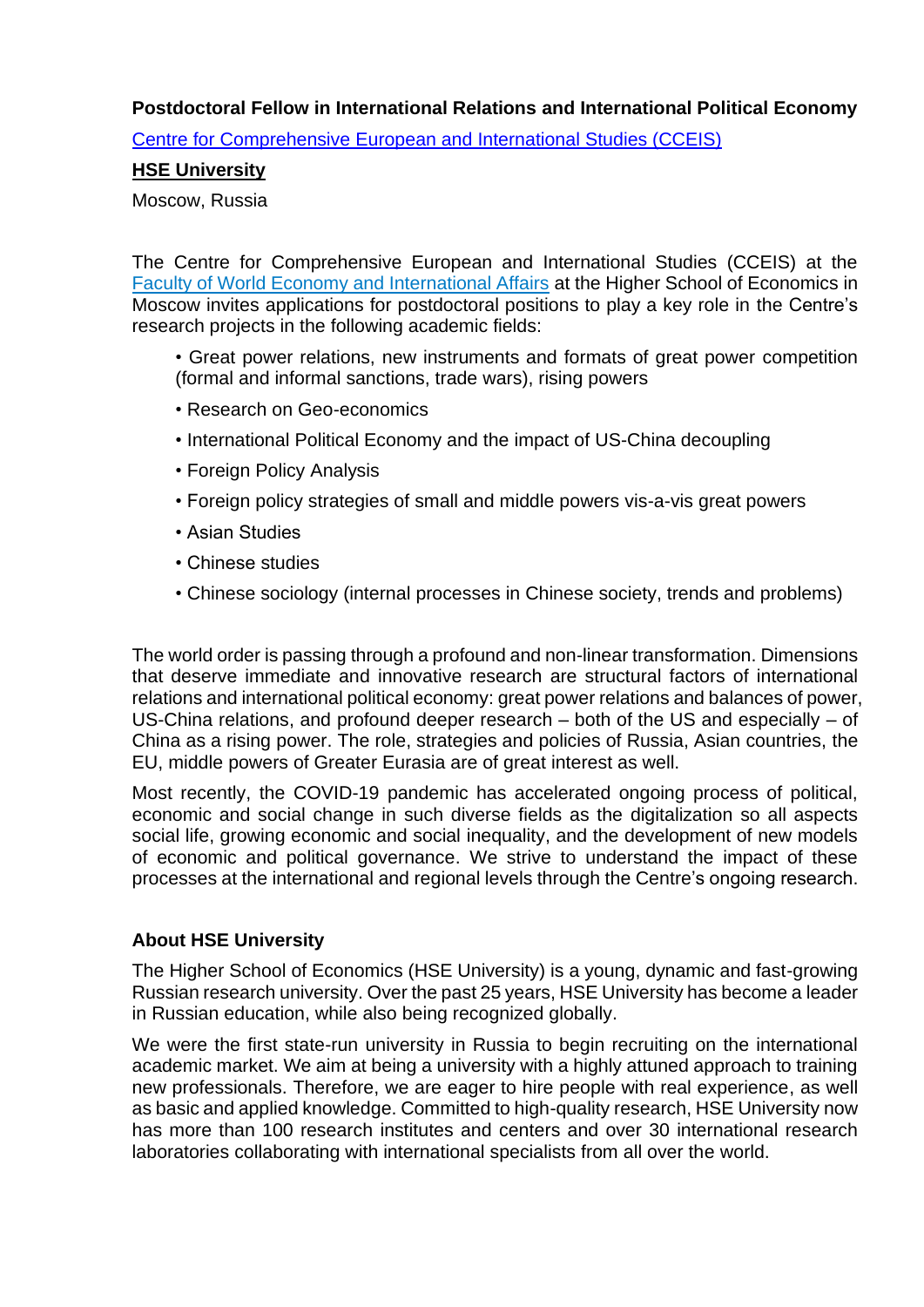## **About the Centre**

The Centre for Comprehensive European and International Studies (CCEIS) was established in 2006 and quickly became a leading HSE research body in international affairs.

CCEIS is also one of the leading think tanks in Russia that specialized in strategic studies, ranked among the top-4 academic think tanks that influence Russian foreign policy narratives according to research by the Atlantic Council in 2019 and the only think tank in the list, established in the post-soviet period.

The Centre has prepared more than 200 policy briefs and reports in the last 5 years for government authorities and international companies, fellows of the Centre publish dozens of academic papers annually. The Centre employs more than 20 people as permanent staff, whom regularly cooperate with experts from partner institutions in Russia and abroad.

One of the pillars of research activities of the Centre is a strong community network with Russian partners: The Council on Foreign and Defense Policy, Valdai Discussion Club, Russia in Global Affairs, Russian International Affairs Council, the Alexander Gorchakov Public Diplomacy Fund, the Ministry of Foreign Affairs of Russia, Ministry for the Development of the Russian Far East and Arctic, Committee on International Affairs of the Russian State Duma, [Federation Council Committee on Foreign Affairs,](http://council.gov.ru/en/structure/committees/1/) Eurasian Economic Commission, Eurasian Development Bank etc.

The Centre also has a wide network of contacts and partners around the world. On a regular basis, the Centre collaborates with the world's leading universities and research centers such as:

- Harvard University (co-organizes Working Group on the future of US-Russia relations, exchange programs),
- Oxford University (within an Academic Consortium for Graduate students and Junior research Fellows with Columbia University, Sorbonne, Harvard etc),
- East China Normal University (10 joint Summer Schools on international relations, exchange programs for fellows)
- And many, such as the Peace Research Institute Frankfurt, Korea Institute of International Economic Policy, Norwegian Institute of International Affairs, French Institute of International Relations, etc)

The CCEIS played and active (and often pioneering role) role in the development of some critical new concepts in Russia's foreign policy, including Russia's Pivot to Asia, Greater Eurasian Integration, Developing a coordinated partnership between the Eurasian Economic Union (EAEU) the Belt and Road Initiative, the "Asia for Asia" model, the EAEU-2025 paradigm, and the New Approach to Strategic Stability.

The CCEIS is the host of major International events – an annual Russian-Chinese Summer School on International Relations, The Eurasian Forum, HSE's International April Conference, the program of Eurasian Exchanges, and a regular series of situational analyses with foreign experts.

Researchers of the Centre publish their scientific papers in leading foreign journals in Russia, the USA, China, Germany, Great Britain, South Korea, India, Southeast Asian countries. The Centre and the School regularly publish special issues in Q1-Q3 journals in Russia and abroad.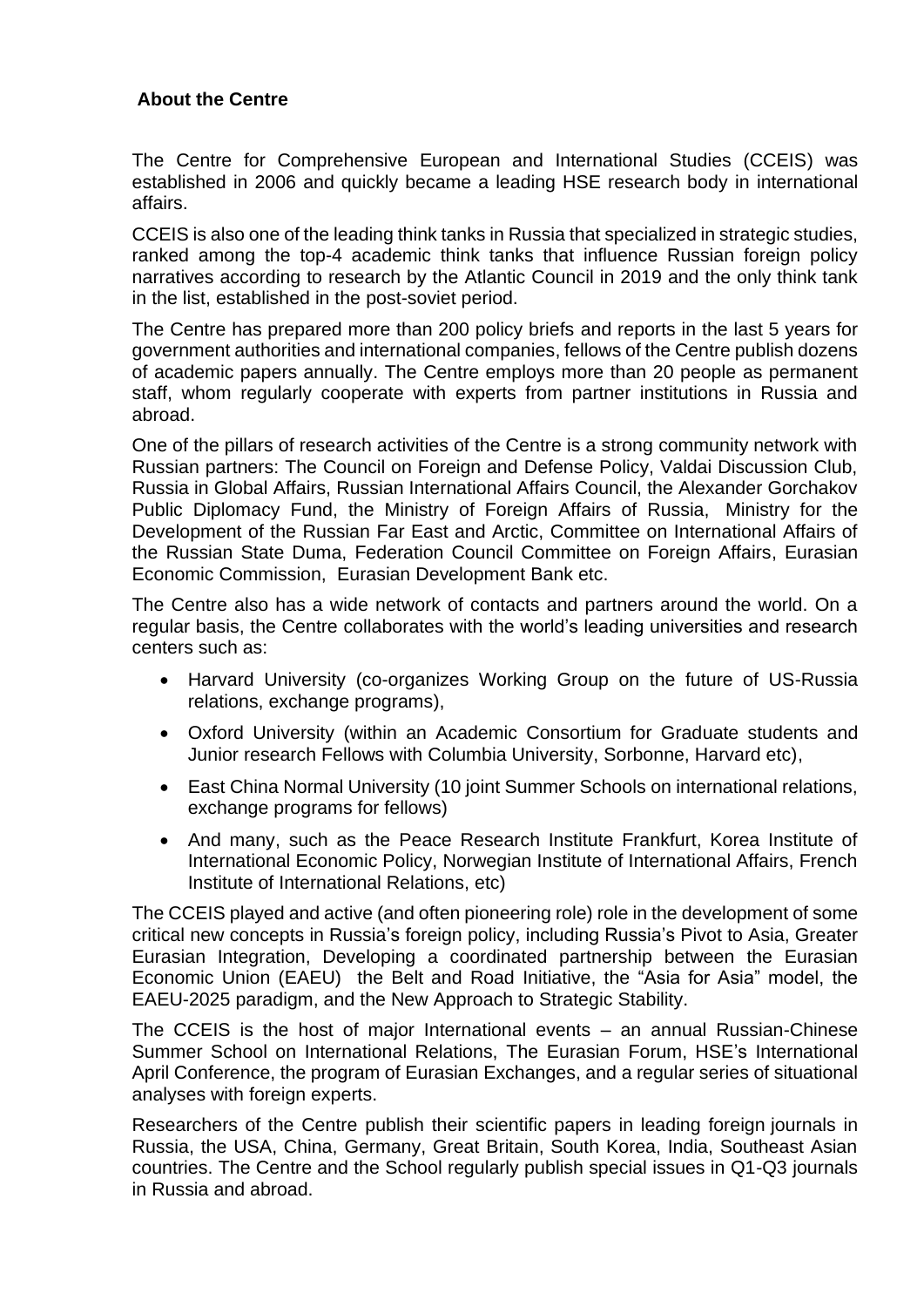## **Requirements**

The general requirements for the postdoctoral fellowship positions are the following:

- Candidates must hold **a recent Ph.D.** in the field of *international relations, international political economy, foreign policy, regional integration* or related areas which was awarded over the last **5 years** or received before starting work at HSE in a relevant field by an internationally recognized university and has been assessed by external reviewers as having the potential to pursue research that is publishable in leading peer-reviewed journals;
- Candidates should have a **strong background** in international relations or regional studies, in particular – Asian regionalism and non-Western multilateral institutions and dialogue platforms, great power relations, new instruments and formats of great power competition (such as unilateral formal and informal sanctions, trade wars), rising powers, foreign policy analysis, foreign policy strategies of small and middle powers vis-a-vis great powers. They must also have the ability to work both independently and as part of a team, conduct innovative research, have excellent organizational skills with the ability to prioritize workload and meet deadlines;
- Our highest **priority** will be given to candidates who specialize in the following fields: Great power relations, Asian studies, Chinese studies, Chinese sociology, geoeconomics, international political economy;
- **Fluent English** is an obligatory as research and other activities are conducted in English. Knowledge of Russian is not required;
- Knowledge of Asian languages is especially welcome (and obligatory for positions related to Chinese studies and Chinese sociology);
- Relevant experience is an asset, although not required.

### **The position involves:**

Working under the supervision of [Dr.](https://www.kent.ac.uk/politics/staff/canterbury/sakwa.html) Segrey Karaganov, Dr. Timofey Bordachev, Dr. Anastasia LIkhacheva, Dr. Vasily Kashin, Dr. Dmitry Suslov

- Сonducting research within the Centre's conceptual framework and in a vibrant research community;
- Сollaboration with other researchers affiliated with the Centre and Faculty, including those from foreign Universities;
- Taking part in the Centre's and Faculty's research projects/pursuing independent research;
- Participation in the Centre's events;
- Disseminating research findings through academic papers for top international peer-reviewed journals in co-authorship with the members of the Centre and public presentations;
- Research assistants and students for research projects of the post-doc;
- Teaching is not required; though teaching opportunities will be available, including teaching for the Faculty of World Economy and International Affairs
- The workplace located in a historical building in one of the most vibrant neighborhoods in Central Moscow